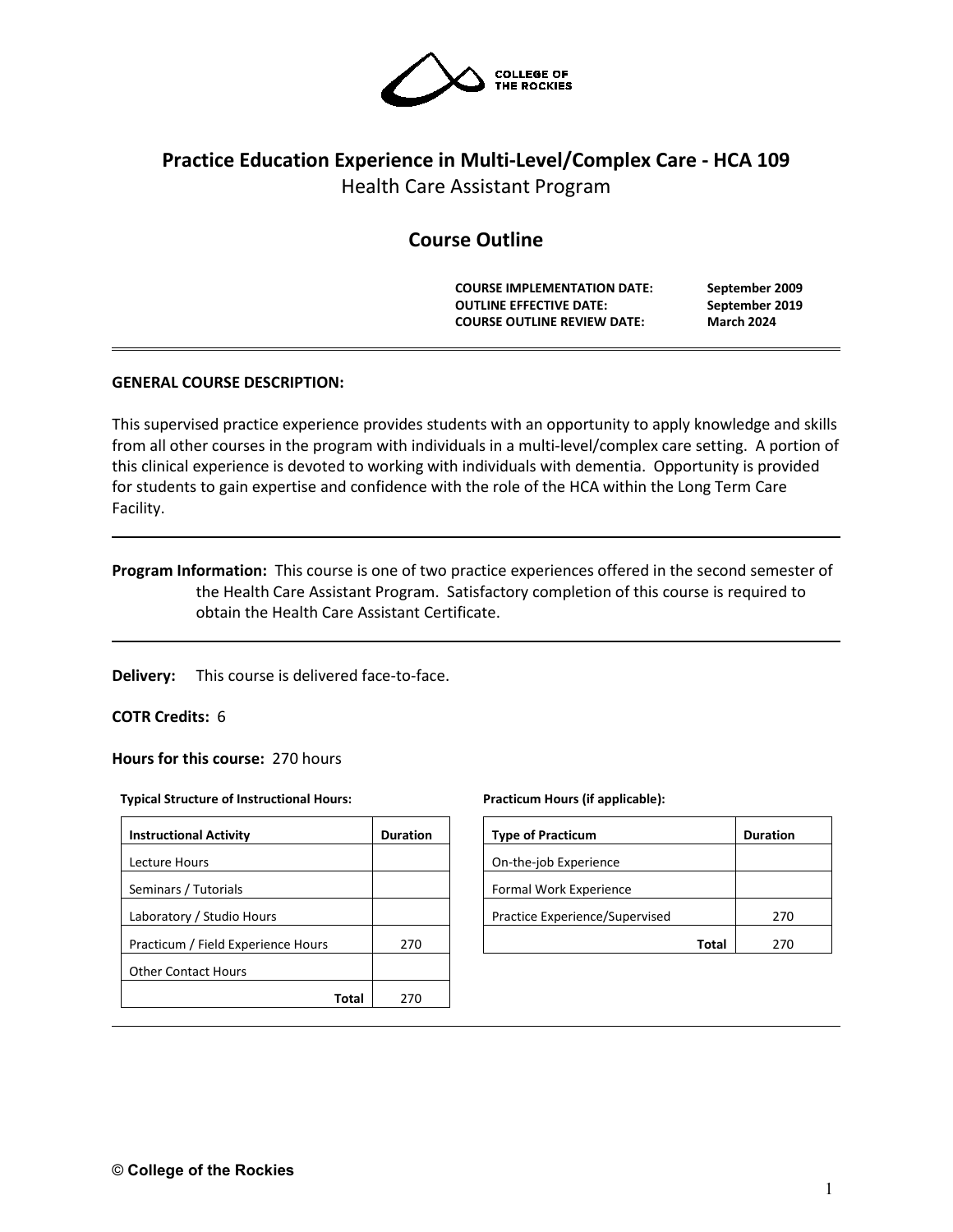Cheryl Mackie, RN, BN, MHScN

Signature

Dean Signature

### **APPROVAL SIGNATURES:**

Department Head Sandi Hill E-mail: [shill@cotr.bc.ca](mailto:shill@cotr.bc.ca) Acting Dean of Health and Human Services Norma Sherret E-mail: [nsherret@cotr.bc.ca](mailto:hepworth@cotr.bc.ca)

Department Head Signature

EDCO

Valid from: September 2019 – March 2024

Education Council Approval Date

# **COURSE PREREQUISITES AND TRANSFER CREDIT:**

**Prerequisites:** HCA 101, HCA 102, HCA 103, HCA 104, HCA 105, HCA 106, HCA 107

**Corequisites:** HCA 108

**Flexible Assessment (FA):**

Credit can be awarded for this course through FA  $\Box$  Yes  $\Box$  No

**Transfer Credit:** For transfer information within British Columbia, Alberta and other institutions, please visit [http://www.cotr.bc.ca/Transfer.](http://www.cotr.bc.ca/Transfer)

> Students should also contact an academic advisor at the institution where they want transfer credit.

**Prior Course Number:** N/A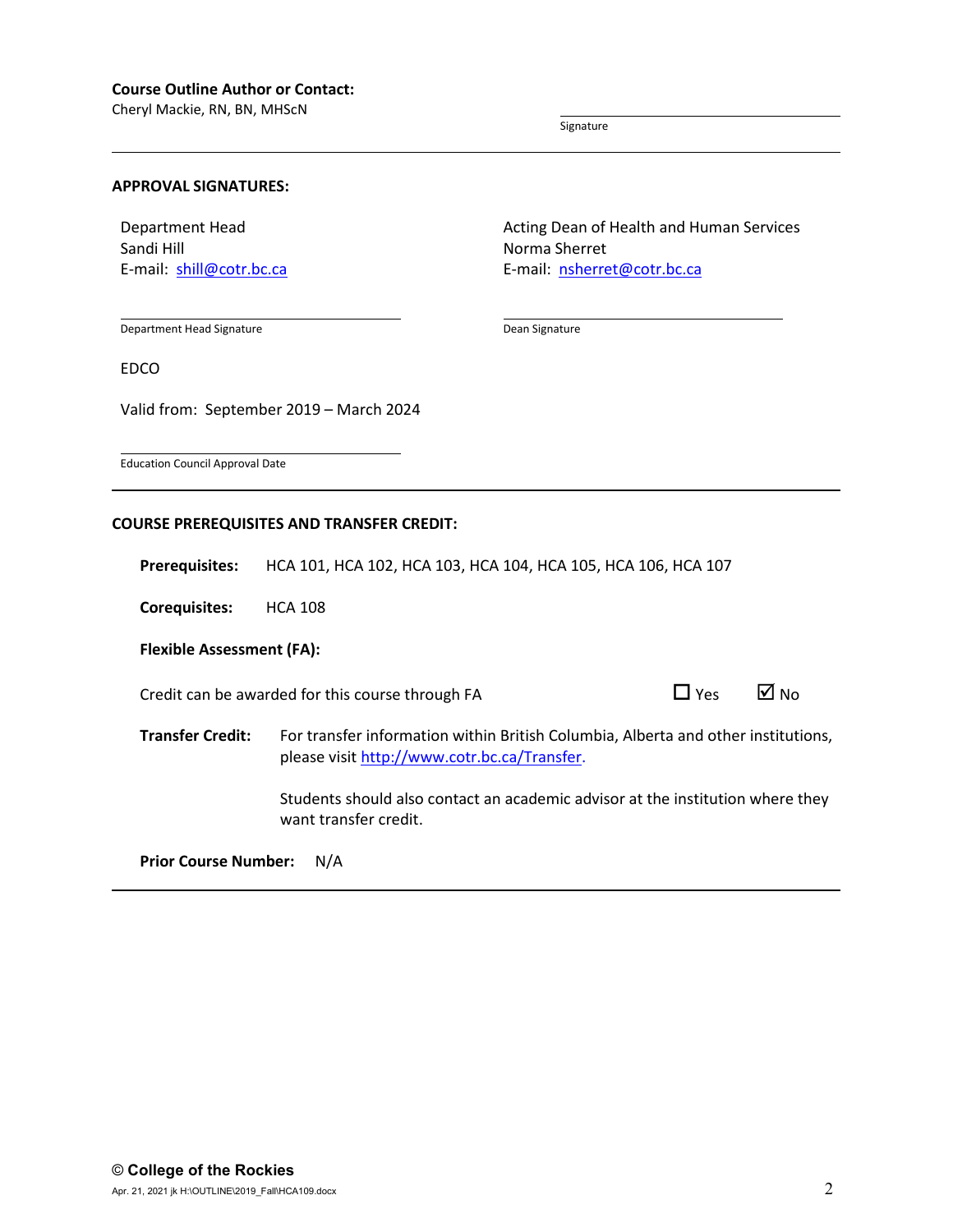# **Textbooks and Required Resources:**

Textbook selection varies by instructor and may change from year to year. At the Course Outline Effective Date the following textbooks were in use:

Sorrentino, S.A., Remmert, L., & Wilk, M.J. (2018*). Mosby's Canadian Textbook for the Support Worker*. 4th Canadian Edition. Toronto, Canada: Elsevier.

Health Care Assistant Practice Education Experience Student Guide.

*Please see the instructor's syllabus or check COTR's online text calculator <http://go.cotr.bc.ca/tuition/tCalc.asp> for a complete list of the currently required textbooks.*

# **LEARNING OUTCOMES:**

Upon the successful completion of this course, students will be able to

- provide person-centered care and assistance that recognizes and respects the uniqueness of each individual client;
- use an informed problem-solving approach to provide care and assistance that promotes the physical, psychological, social, cognitive and spiritual well-being of clients and families;
- provide care and assistance for clients experiencing complex health challenges;
- provide care and assistance for clients experiencing cognitive and/or mental health challenges;
- interact with other members of the health care team in ways that contribute to effective working relationships and the achievement of goals;
- communicate clearly, accurately and in sensitive ways with residents and families;
- provide personal care and assistance in a safe, competent and organized manner;
- recognize and respond to own self-development, learning and health-enhancement needs; and
- perform the caregiver role in a reflective, responsible, accountable and professional manner.

## **COURSE TOPICS:**

• Integration of Theory into the Complex Care/Multi-Level Care Setting.

*See instructor's syllabus for the detailed outline of weekly readings, activities and assignments.*